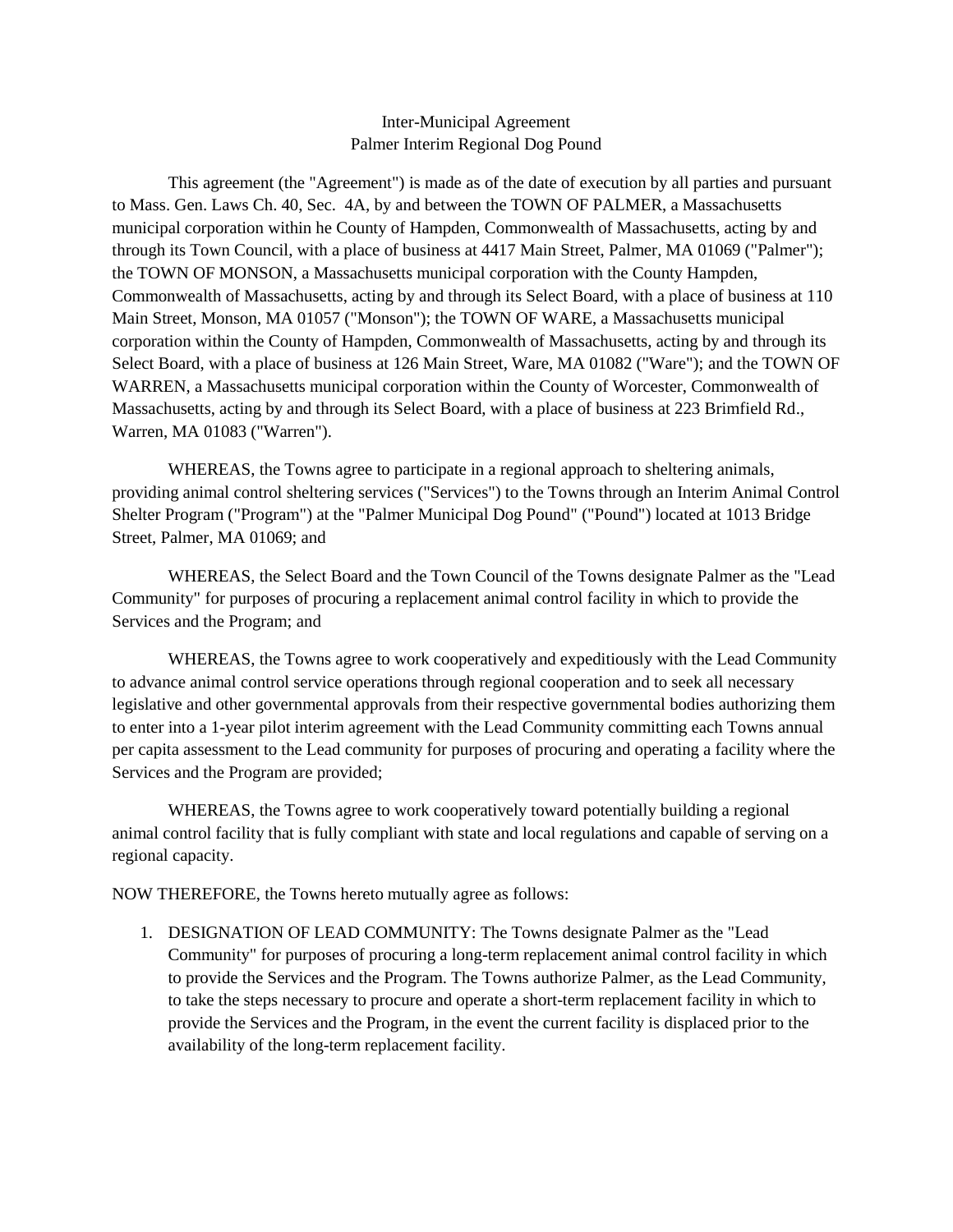- 2. ADMINISTRATION OF FINANCIAL MATTERS: Palmer shall administer all financial and personnel matters through its Public Safety Department relating to the Services and the Program, including but not limited to employee contracts and contracts with all service providers.
	- a. Pursuant to Mass. Gen. Laws Ch. 40, Sec. 4A, Palmer shall keep accurate and comprehensive records of services performed, costs incurred, and reimbursements and contributions received pursuant to the Agreement. Periodic financial statements shall be issued to all participating municipalities. Costs of the preparation of financial statements shall be considered an expense of the Program.
	- b. Palmer shall submit to the Regional Animal Control Committee ("Committee") a quarterly balance sheet statement.
	- c. Each Town shall maintain records of any costs incurred and reimbursements and contributions made relative to the dispatching services provided herein.
	- d. Any Audits required by Gen. Laws Ch. 40, Sec. 4A may be satisfied by inclusion of operations under this Agreement in the annual Town audit conducted pursuant to Gen. Laws. Ch. 41, Sec. 50.
	- e. All records referenced above shall be available for inspection by each Town upon reasonable notice.
- 3. TERM AND OPTION FOR RENEWAL: This Agreement shall be for a term of one (1) year and six (6) months as a pilot scale, beginning January 1, 2016, and ending on June 30, 2017. At the end of Year One, the Towns may exercise a renewal option at its sole discretion for an additional three (3) year term with the approval of the Towns' Select Board or Town Council. If any Town decides that it will not renew, it must inform the others in writing at least ninety (90) days prior to the expiration of the Agreement. Upon renewal, the most recent per capita assessment shall remain in place until a different figure is agreed upon and approved by the Towns.

# 4. ANNUAL PER CAPITA ASSESSMENT AND FEES:

- a. During the term of the Agreement, the Towns agree to pay to Palmer, as the Lead community, an annual assessment described in this Agreement, based on the number of residents in each community according to the most recent United State Census. The assessment monies shall be used for the purposes of procuring, securing, occupying, maintaining and operating a facility or facilities where the Services and the Program are provided, and for other reasonable and necessary expenses of the Services and the Program.
	- i. According to the U.S. Census bureau's 2010 Census, the population of the towns is as follows: Palmer - 12,140; Monson - 8,560; Ware - 9,872; Warren - 5,135
	- ii. Beginning January 1, 2016, to June 30, 2017 the annual assessment for Animal shelter services shall be \$1.00 per resident based on the 2010 U.S. Census. The assessment shall be \$2.00 per resident for Towns to use both Animal Control and Sheltering services.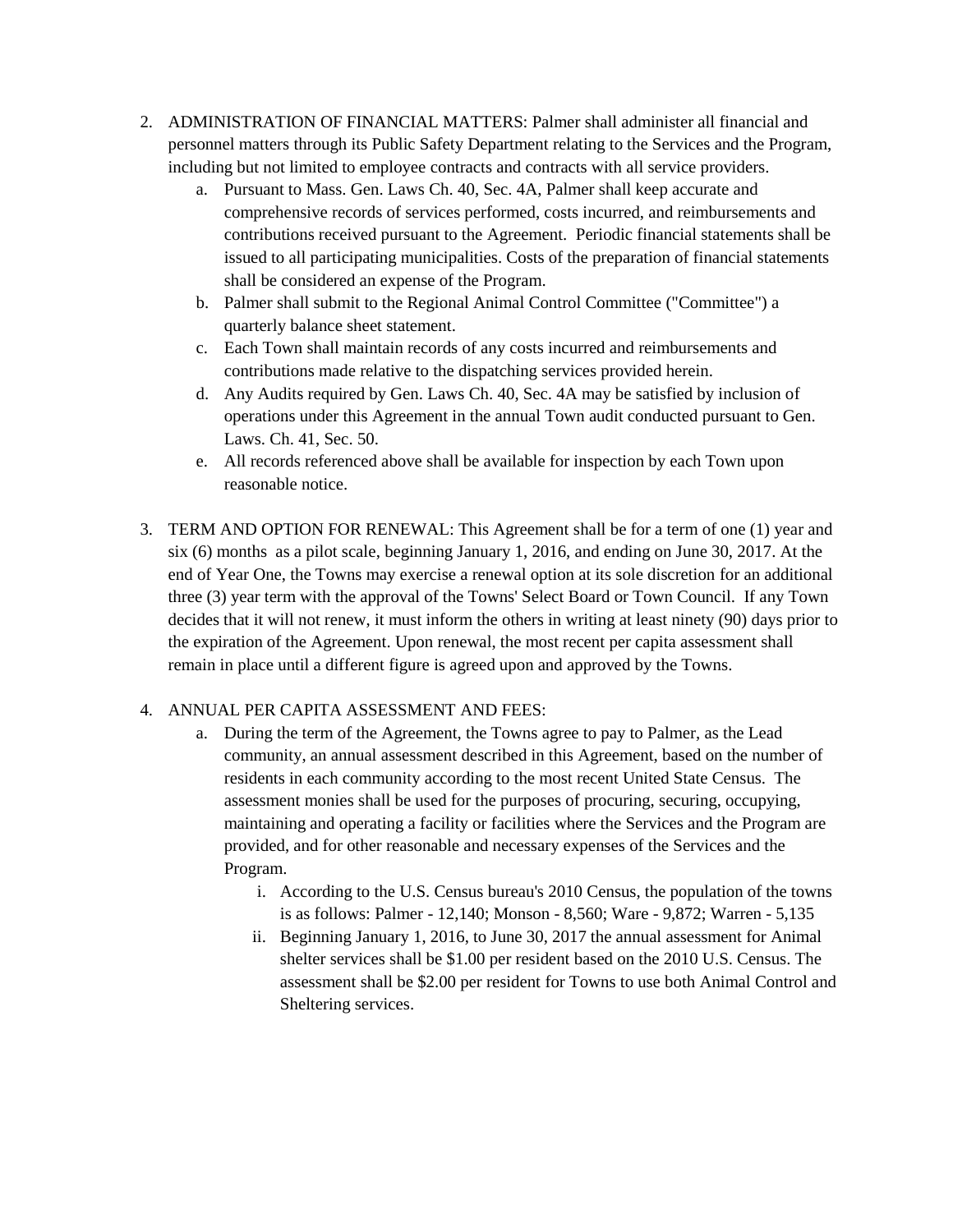| <b>TOWN</b>  | <b>POPULATION x Cost</b> | <b>ANNUAL ASSESSMENT</b> |  |
|--------------|--------------------------|--------------------------|--|
| Palmer       | $12,140 \times $2$       | \$24,280                 |  |
| Monson       | 8,560 x \$2              | \$17,120                 |  |
| Ware         | 9,872 x \$1              | \$9,872                  |  |
| Warren       | 5,135 x \$1              | \$5,135                  |  |
| <b>TOTAL</b> | 35,707 pop               | \$56,347                 |  |

b. Based on population estimates, the annual assessment for each of the Towns beginning January 1, 2016 is as follows:

- c. The Towns shall pay the annual assessment to Palmer in quarterly installments, on or before July 1st, October 1st, January 1st, and April 1st. Palmer shall send each Town a quarterly invoice no later than thirty (30) days prior to the date that the assessment is due.
- d. All funding is subject to annual appropriation by the appropriate authority of each of the Towns.

# 5. REGIONAL ANIMAL CONTROL COMMITTEE:

- a. The designated "Public Safety Representative" or the appointed affiliate that oversees Animal control at each Town, together shall constitute the Regional Animal Control Committee ("Committee"). The Committee shall provide fiscal and operational oversight over the Services and the Program for its respective town. The representative of the Town of Palmer, as Lead Community, shall serve as Chairperson of the Committee. The Committee shall designate a Vice Chair and Clerk and conduct all meetings in accordance with Massachusetts "Open Meeting Law". A quorum of three (3) members of the Committee must be present to hold a meeting and conduct business. The concurrence of a majority of the members present is required to approve of any motion.
- b. The Committee shall be collectively responsible for establishing a mutually satisfactory standard format operational procedures relative to the handling of animal control matters in the Towns.
- c. The Committee shall be responsible for setting performance standards, approving all financial matters and overseeing the performance of employees servicing its respective town.
- d. The Public Safety Representative or the appointed affiliate of each individual community shall have direct oversight of program staff when staff is on duty within the respective town of the Public Safety Representative or appointed affiliate.
- e. Any grant funding that becomes available shall be reviewed by the Committee and if appropriate, be applied for to reduce the respective towns contracted costs, otherwise it will be used for its intended granted purpose.
- f. Palmer shall submit to the Committee a quarterly balance sheet statement. Copies of the reports shall also be sent to the Towns in accordance with the notice provisions of Sec. 19 of this Agreement. Minutes shall be sent within seven (7) days of the date of the Committee's approval or acceptance of them.
- 6. PERSONNEL STATUS: All personnel hired to provide the Services and the Program shall be deemed to be employees of the Town of Palmer. It is anticipated the facility will include the following staff positions: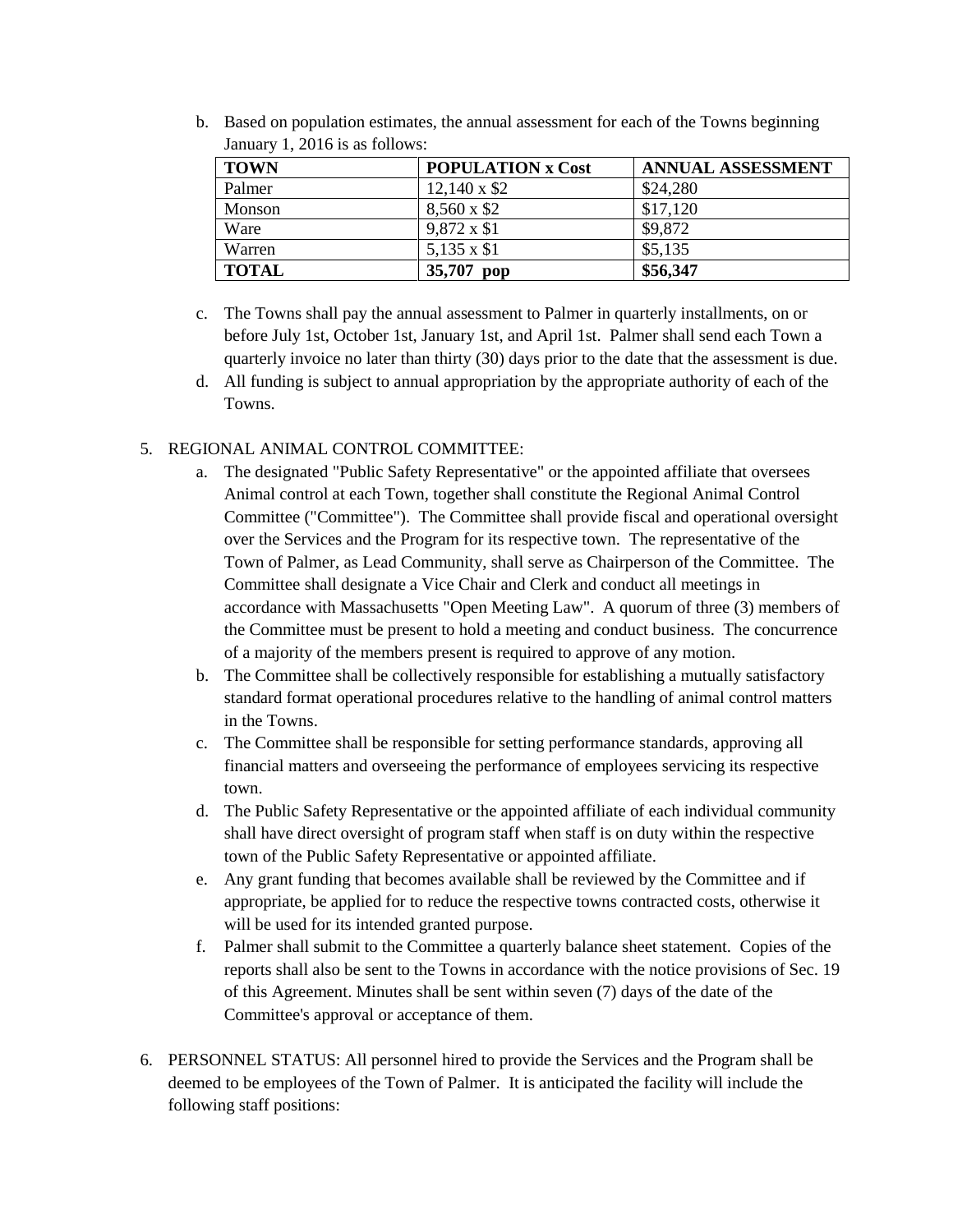- 1 FTE Animal Control Officer/Site Director
- 1 PTE ACO Assistant

#### 7. ENFORCEMENT, FEES, LICENSING AND REPORTING:

- a. Citations: All citations for violations of the Massachusetts General Laws and the Towns' Code of Ordinances will be the responsibility of the Animal Control Officer of the respective Towns.
- b. Collection of Fines: The Pound shall not collect any fines from town residents. Any fines set forth in citations issues pursuant to Paragraph A above shall be paid by the resident to the Town Clerk of the respective Towns or appealed in accordance with the town ordinances and the Massachusetts General Laws.
- c. Holding Fee: The Pound shall collect a daily fee of \$25 from the time the animal is received by the Pound and retrieved from the Pound by the resident/owner of the animal.
- d. Vet Fee: All vet fees are to be paid by the resident/owner directly to the vet.
- e. Animal Transport Fee: On an as-needed-basis, the Animal Control Officer/Site Director of Palmer will transport animals for a flat fee of \$50. The Animal Control Officer from the respective town will be responsible for transporting animals to Pound.
- f. Reporting: The Pound shall submit quarterly reports to the Towns detailing the services performed in each Town, with a copy to the Committee.
- 8. INDEMNIFICATION OF EMPLOYEES: The Towns shall indemnify and hold harmless the employees providing animal control services from any actions, suits, damages or causes of action which may be brought as a result of the negligent acts of the Animal Control Officer/Site Director, the Committee or their agents or employees while enforcing the Towns' Animal Control Ordinances and the Massachusetts General Laws relative to the keeping of dogs within the confines of Palmer, Ware, Monson, and Warren subject to the limits set out in Massachusetts General Laws chapter 258. To the extent Palmer is deemed liable for any of said employee acts or omissions, the other towns (Ware, Warren, Monson) agree to indemnify and hold harmless the Town of Palmer for such liability

## 9. PARTICIPATION BY OTHER COMMUNITIES:

- a. Palmer may enter into agreements with other communities to participate in the Program, providing that (1) the Site Director/ACO feels that he/she has the capacity to expand and include additional communities; (2) each such community agrees to pay the per capita assessment for Services on the same terms and conditions set forth in this Agreement; and (3) the Committee has reviewed and approved the participation of any additional communities to the regional arrangement.
- b. The Towns agree that they will reach out to other communities in the area that might need animal control sheltering services. Notwithstanding the preceding paragraph, the Towns acknowledge that there might be other models through which another community could avail itself of the services provided by the Program. A unanimous vote of the Committee is required for any deviation from Sections 4 and/or 9(A) of this agreement.

#### 10. TERMINATION OF AGREEMENT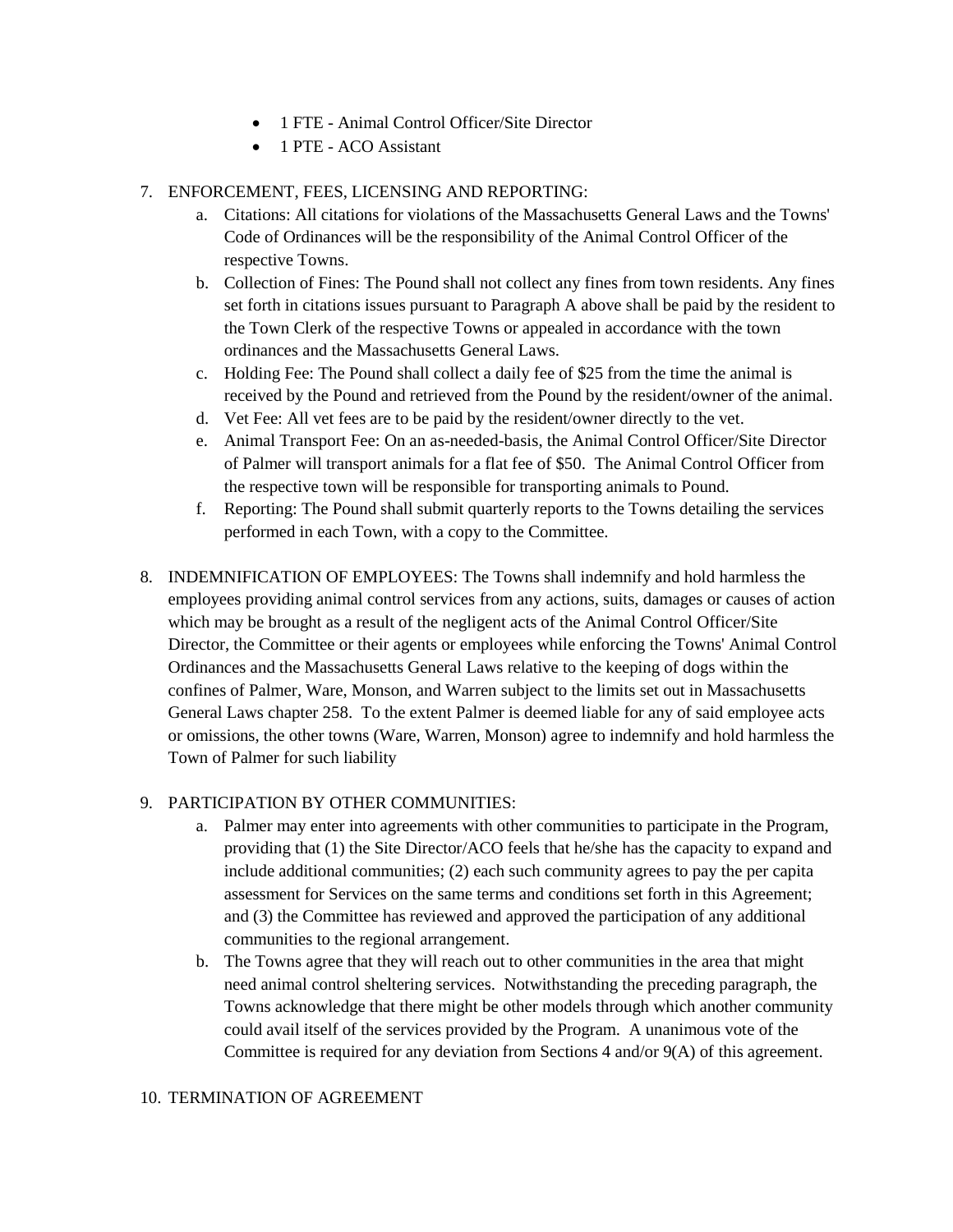- a. It is expressly agreed and understood that each Town shall have the right to terminate this Agreement by giving the Committee and other Towns six (6) months' written notice prior to next Fiscal Year or no later than December 31st. Written notice shall be signed by the chief elected official of their municipality or their designee.
- b. In the event of termination of this Agreement, all originals of documents, data, papers, studies and reports prepared by any employee of the Program, or by any agent, associate, consultant, partner or servant of the Program, prepared under this Agreement, shall become the property of the Committee. Furthermore, such documents must be delivered to the Chairman of the Committee within three (3) business days of a written notice of termination of this Agreement.
- 11. COST SAVING MEASURERS: The Towns agree that they will explore options for reducing the costs of providing the Services and running the program.
- 12. ASSIGNMENT OR TRANSFER: None of the Towns shall assign or transfer their respective interests in this Agreement without prior written approval of the other Towns thereto.
- 13. NON-DISCRIMINATION: During the performance of this Agreement, the Towns agree as follows:
	- a. In the performance of this Agreement, the Towns will not discriminate against any person because of race, color, religion, sex, sexual orientation, disability family status or national origin. The Towns will take affirmative action to ensure that all persons to whom services are provided under this Agreement are treated without regard to their race, color, religion, sex, sexual orientation, disability, family status or national origin.
	- b. In the event any Town's non-compliance with the non-discrimination clauses of this Agreement, this Agreement may be canceled, terminated or suspended in whole or in part, and non-compliant Town may be declared ineligible to participate in the Program.
- 14. CONFLICT OF INTEREST: The Towns covenant that they have no interest, nor shall they acquire any interest, directly or indirectly, which would conflict in any manner of degree with the performance of the services hereunder.
- 15. VENUE, CHOICE OF LAW: The laws of the Commonwealth of Massachusetts shall govern the validity, interpretation, construction and performance of this Agreement. The sole and exclusive forum for the resolution of any question of law or fact arising out of this Agreement, to be determined in any judicial proceeding, shall be the Superior Court of Hampden County, or the United State District Court for the Western District of Massachusetts, sitting in Springfield, Massachusetts. It is the express intention of the parties that all legal actions and proceedings related to this Agreement or the rights or relationship of the parties arising therefrom shall be solely and exclusively brought and heard in said Courts.
- 16. COMPLIANCE WITH LAWS: In the performance of this Agreement, the Towns, their agents, employees, officers, servants, consultants and subcontractors shall comply with ordinances, as